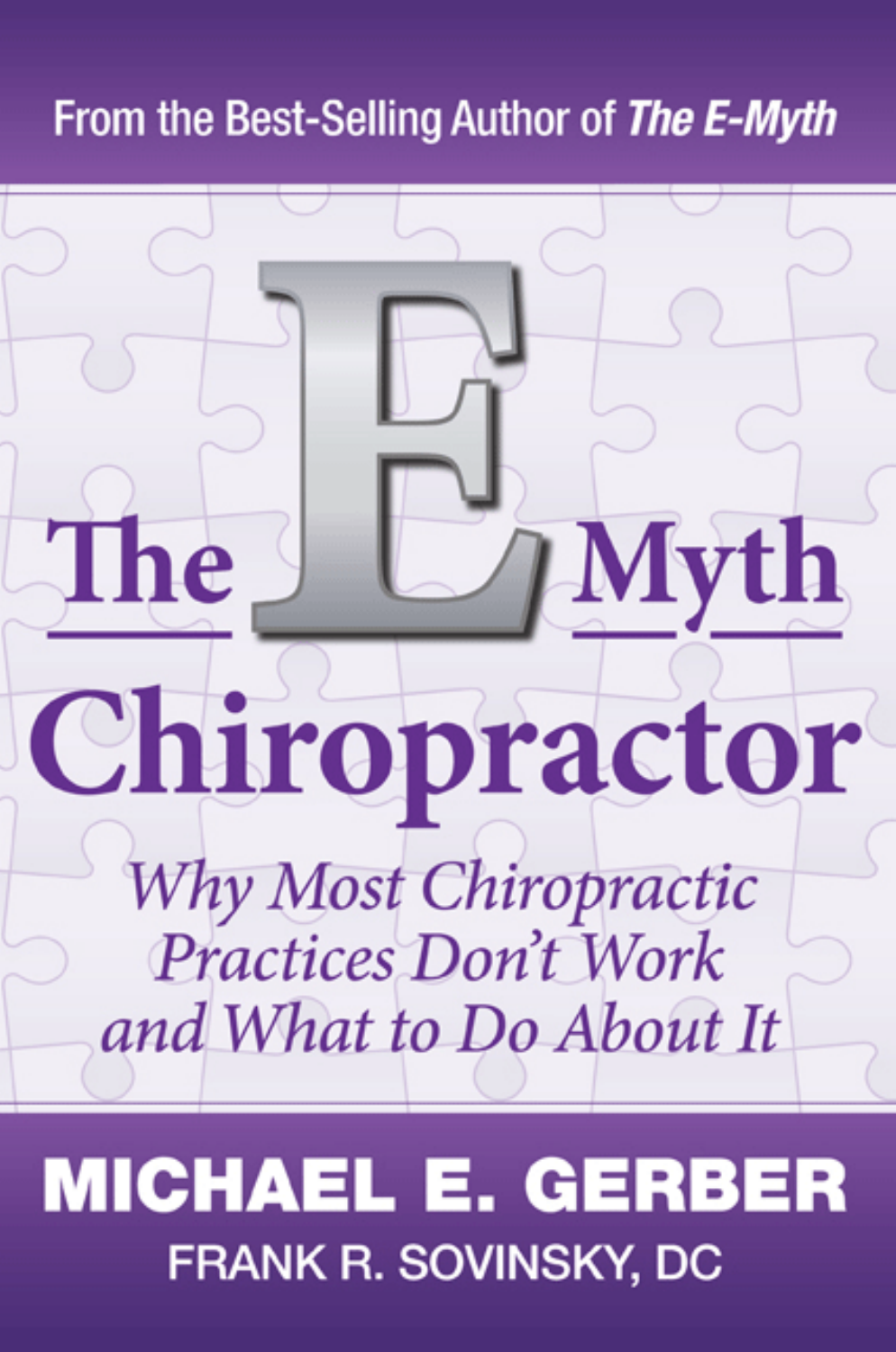# **Myth** The

## Chiropractor

## **Why Most Chiropractic Practices Don't Work** and What to Do About It

### **MICHAEL E. GERBER**

**FRANK R. SOVINSKY, DC** 

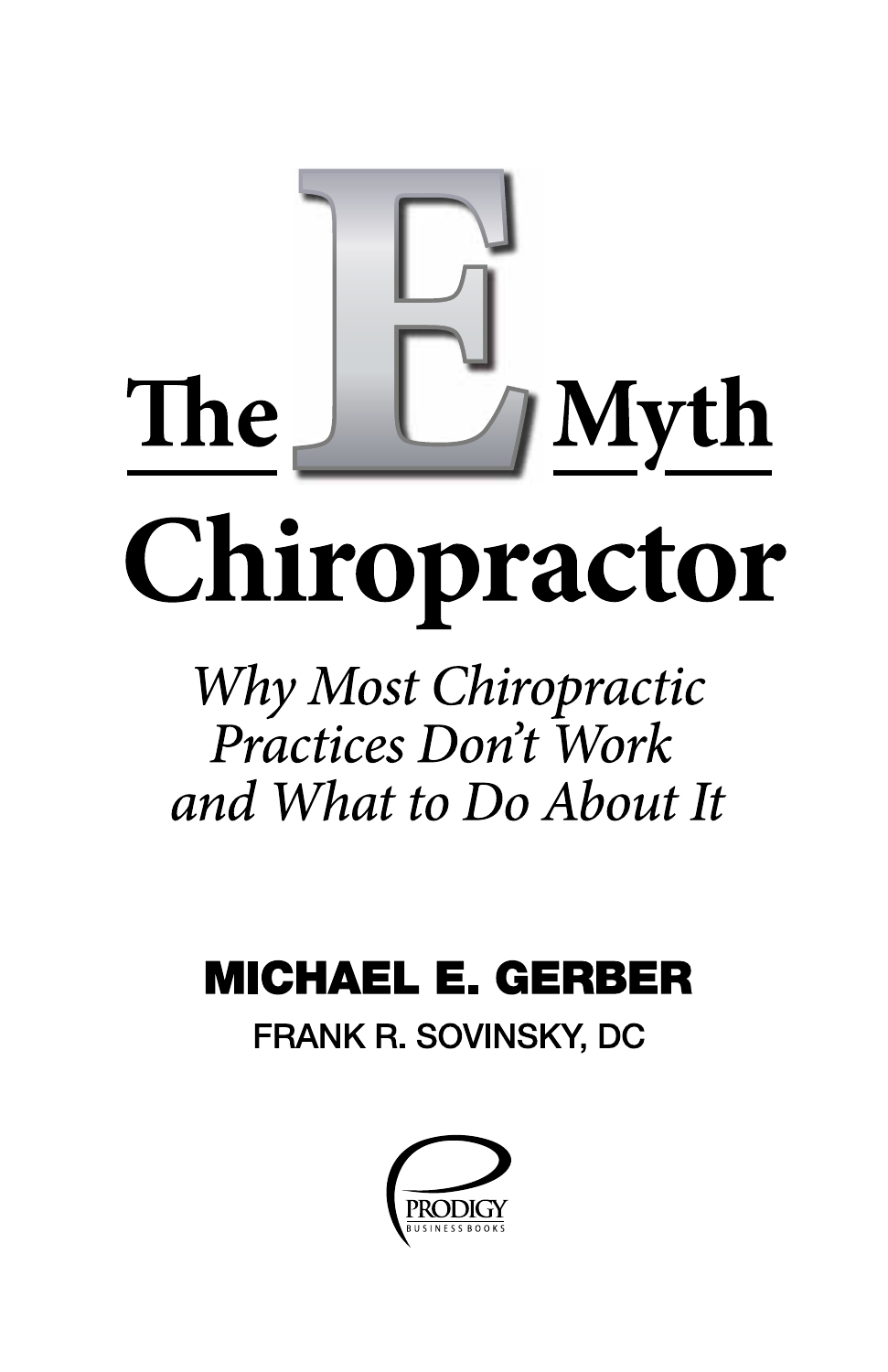## **C O N T E N T S**

| A Word About This Book                                    | iii              |
|-----------------------------------------------------------|------------------|
| A Note from Dr. Frank                                     | $\boldsymbol{v}$ |
| Preface                                                   | ix               |
| Acknowledgments                                           | xiii             |
| Introduction                                              | xvii             |
| Chapter 1: The Story of Steve and Peggy                   | 1                |
| Chapter 2: It's Your Story to Write                       | 9                |
| Chapter 3: On the Subject of Money                        | 17               |
| Chapter 4: What You Do with Money Changes Everything      | 29               |
| Chapter 5: On the Subject of Planning                     | 39               |
| Chapter 6: Make Plans—Your Future Is Closer Than It Looks | 51               |
| Chapter 7: On the Subject of Management                   | 63               |
| Chapter 8: Management by Design                           | 69               |
| Chapter 9: On the Subject of People                       | 77               |
| Chapter 10: People Are Your Dream Team                    | 83               |
| Chapter 11: On the Subject of Associates                  | 91               |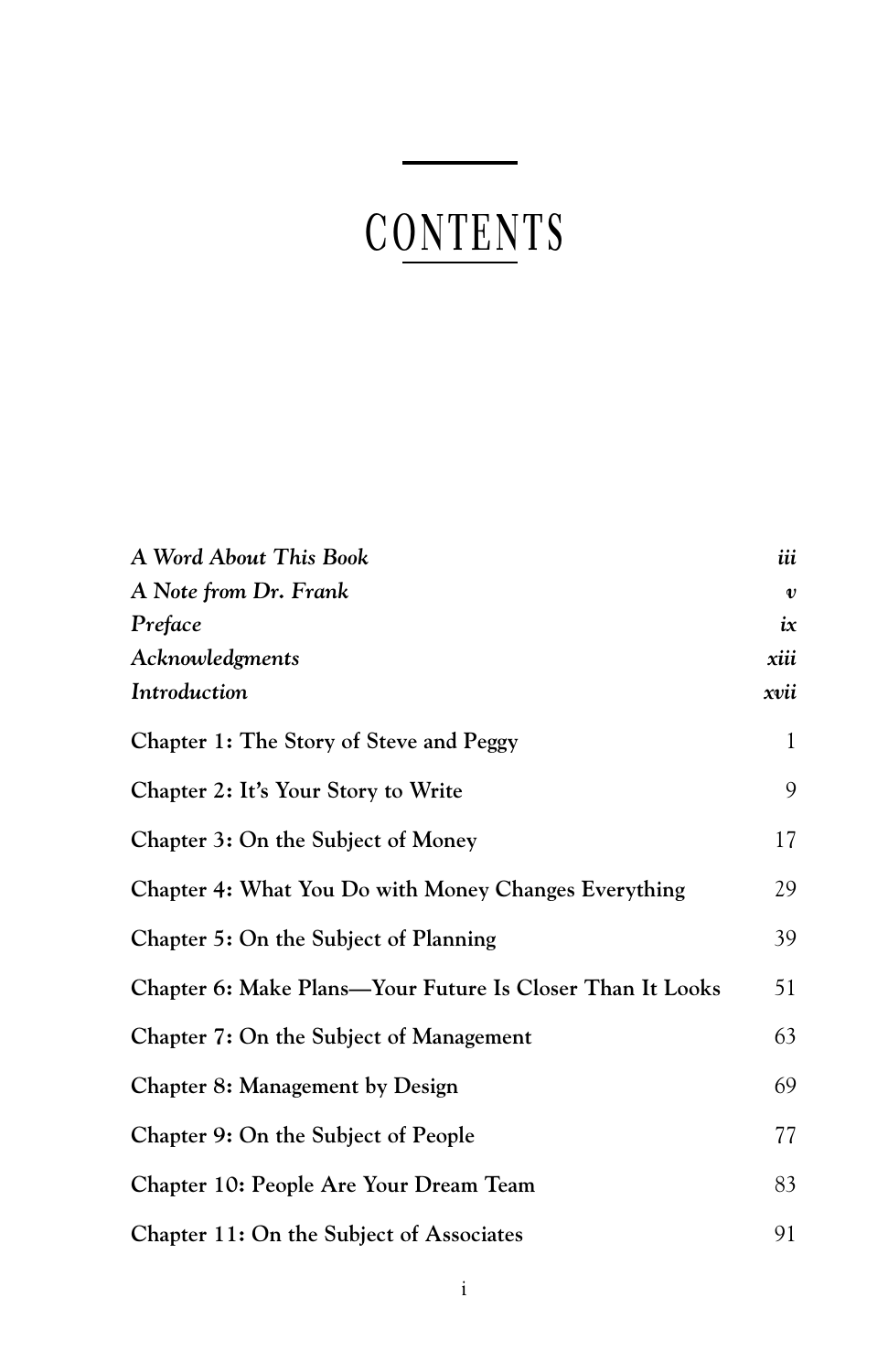| Chapter 12: Most Associateships Don't Work<br>and What to Do About It    | 95  |
|--------------------------------------------------------------------------|-----|
| Chapter 13: On the Subject of Estimating                                 | 101 |
| Chapter 14: The Best Things in Life Are Fees                             | 105 |
| Chapter 15: On the Subject of Patients                                   | 111 |
| Chapter 16: See the Person in the Patient                                | 117 |
| Chapter 17: On the Subject of Growth                                     | 127 |
| <b>Chapter 18: Growth Meets Arrested Development</b>                     | 131 |
| Chapter 19: On the Subject of Change                                     | 137 |
| Chapter 20: Keep the Change                                              | 147 |
| Chapter 21: On the Subject of Time                                       | 157 |
| Chapter 22: Stepping into Time                                           | 163 |
| Chapter 23: On the Subject of Work                                       | 173 |
| Chapter 24: Work on the Life You Want,<br>Not the Life You Want to Avoid | 177 |
| Chapter 25: On the Subject of Taking Action                              | 183 |
| Chapter 26: Intention without Action Is a Delusion                       | 189 |
| Afterword                                                                | 197 |
| <b>About the Authors</b>                                                 | 199 |
| <b>About the Series</b>                                                  | 202 |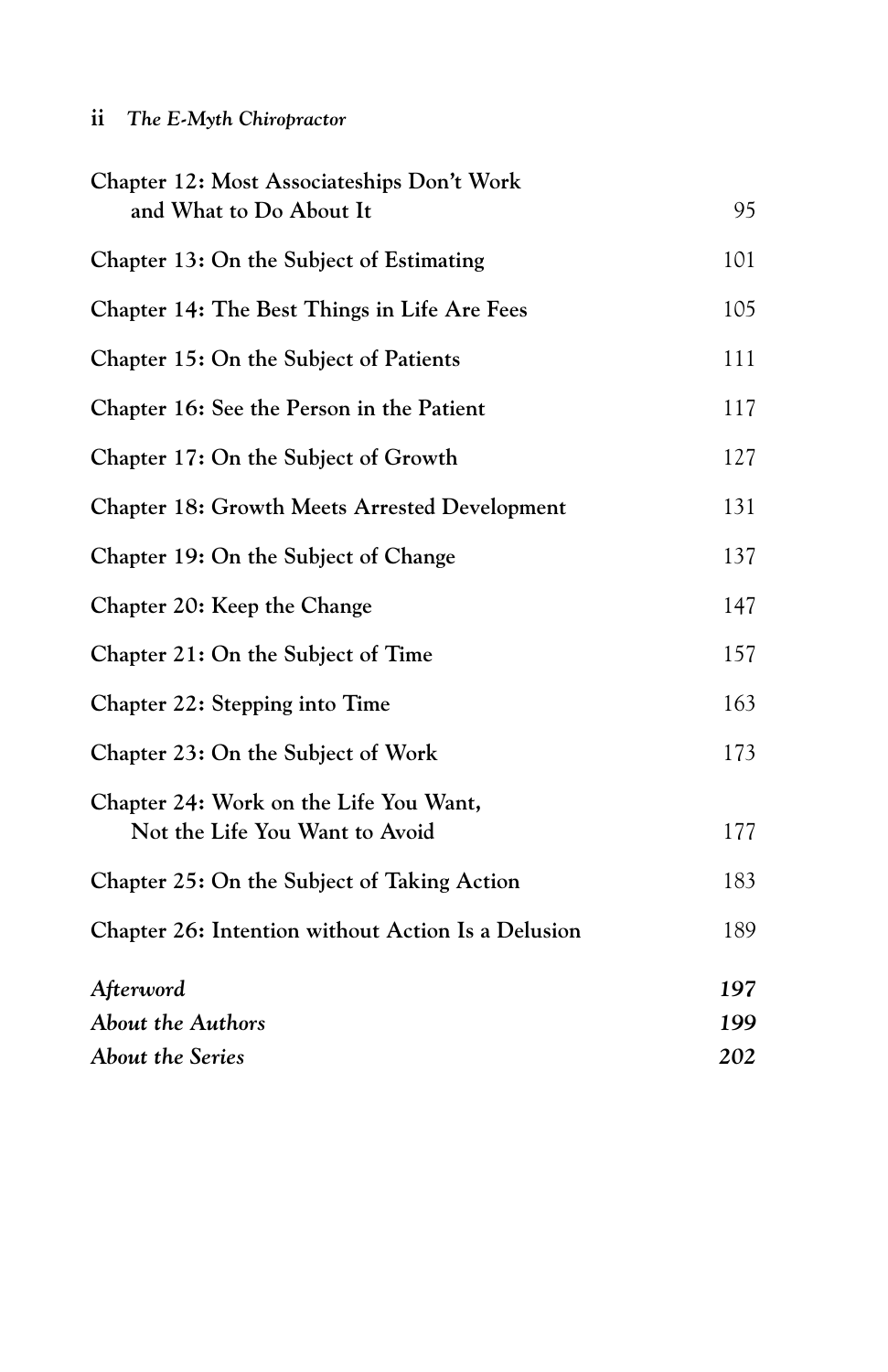### **A N O T E F R O M D R . F R A N K**

What if something you thought to be true turned out not<br>to be? How soon would you want to know? If you are like<br>most people you will say, "Right away! Bring it!" Keep that to be? How soon would you want to know? If you are like most people you will say, "Right away! Bring it!" Keep that attitude because you are about to get the best adjustment of your life. What you know or were told was true about success in practice is not the whole story, and I am willing to bet that it is only half the story.

Until I read Michael E. Gerber's book, *The E-Myth: Why Most Small Businesses Don't Work and What to Do About It,* the truth for me was simple: Work hard, take great care of your patients, and your business and your money will take care of themselves. Nice illusion, brutal reality. The truth is business never just takes care of itself, and as for money, well, more about that later on in the book. Being a good doctor is not enough. To be successful, your business skills must be as competent as your clinical skills.

My name is Dr. Frank Sovinsky and as the co-author of the book you are reading, I invite you to engage in a conversation with us, a talk about you, and a fresh look at your practice. As a chiropractor, I know the pressure you face as a doctor. I know how it feels when patients reject your care plan or drop out of care before they get the results they want. I have felt the anxiety that a lack of new patients brings. I know what it is like to have staff mentally quit but never physically leave—or to be held hostage in your own office because you don't know how to do the things they do. I understand your frustration with insurance companies, your stress over taxes,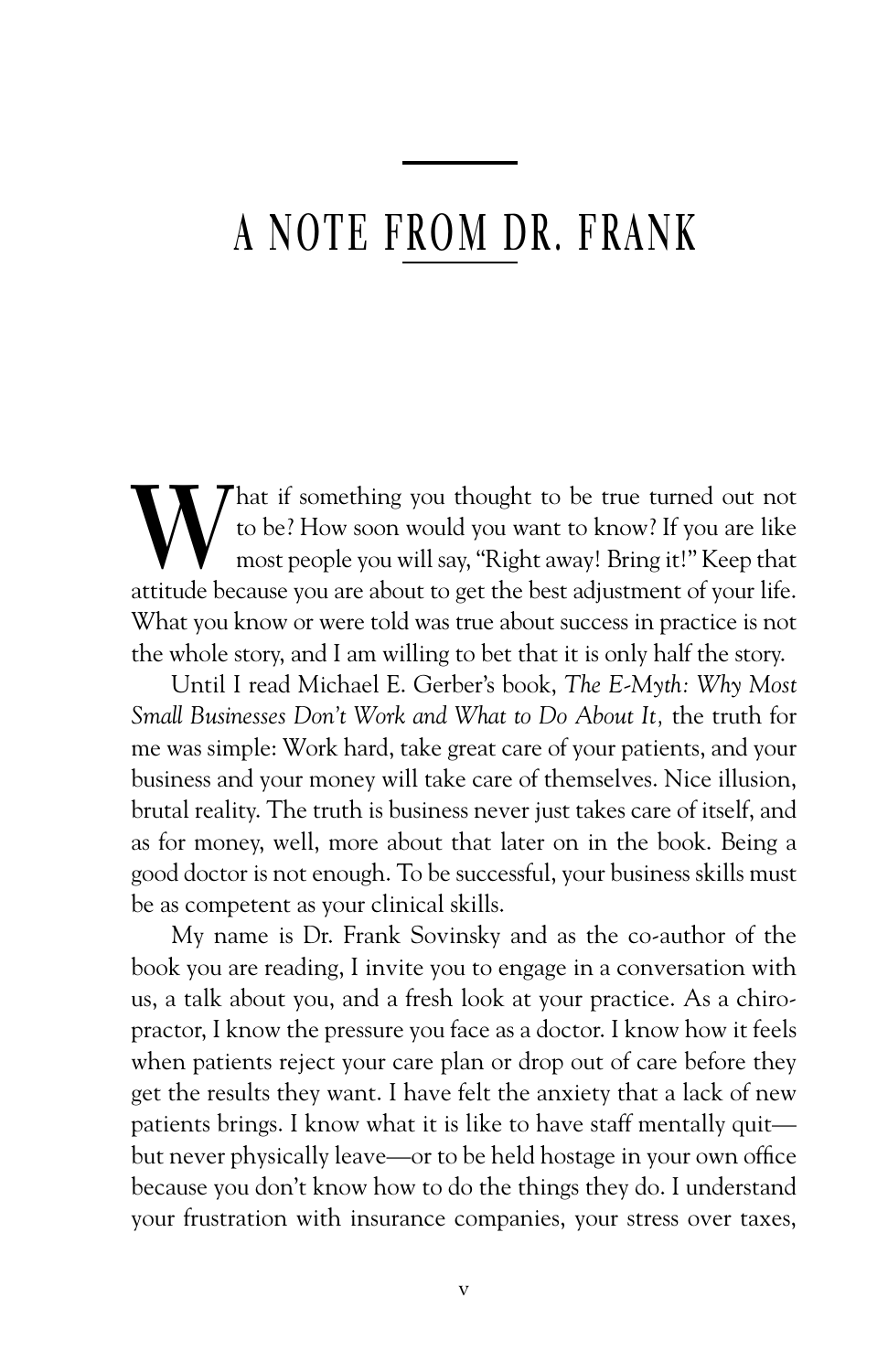student loans, potential litigation, and mortgage payments. I understand that a challenging and unforgiving economy leaves you no room for error.

That's what this book is about. It's about hope, growth, and a real plan. A unique and personal strategy to set you free! Whether you are a student, new graduate, or seasoned chiropractor, the ideas and processes we are going to discuss in this book will change how you look at the business of chiropractic and help you get the results and personal practice fulfillment you have been seeking.

I would like to tell you that in my lifelong quest for truth and knowledge I discovered the solution for my practice frustration all on my own. But then again this is a book about truth, so here's the real story. One night as I droned on and on about my practice, my staff, and those patients who just don't appreciate all I do, my wife of six months, Cathy, walked over to me. I thought she was about to refill my wineglass, but she was about to empty it. When I looked up, I saw that she held what I later understood to be objects of revelation. In her right hand was a necklace that she had fashioned from a ribbon with a pacifier hanging from it, and in the other hand was that little blue book, *The E-Myth.*

"I am concerned that you might wear out your thumbs sucking on them, so here is a binky," she said, "and if you are ready to do something about our business, this book will show you how."

I read, we talked, she read, and I listened. Michael E. Gerber, in a very tangible way, changed our business strategy and transformed our lives. As he suggested, we went to work on our business, not in it. We lived and breathed the E-Myth way, and our practice transformed into a remarkably successful business driven by passion and supported by interlocking and interdependent systems. And because the E-Myth principles are universal, we have successfully transformed our chiropractic coaching company, DC Mentors, into a truly meaningful business that is impacting the lives of chiropractors and their patients worldwide.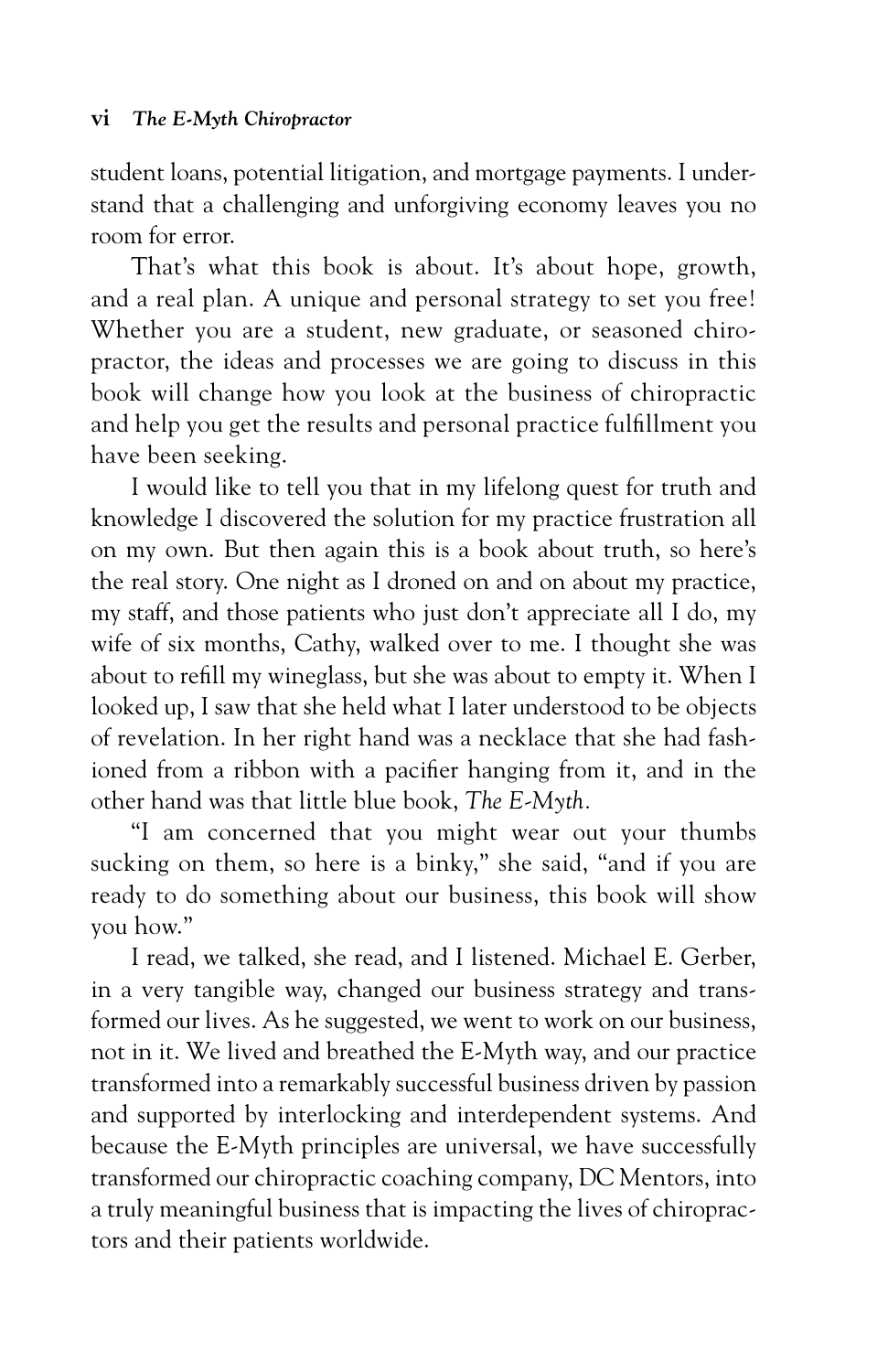Have you ever read something and felt as if the author were inside your head because the message seemed like it was meant just for you? Well, that's what it was like for me. And I must tell you that I learned something else as I read the E-Myth point of view: The truth does set you free, but it can make you miserable at first! One statement literally made my jaw drop. Michael said that I had essentially built a job for myself. I hated jobs. I didn't mind working—I've always worked hard—but I hated not being in charge, not really feeling in control of my own destiny. In school I thought that being a chiropractor and owning my own practice would finally give me that control. Michael was correct that I not only had a job, I was working for a lunatic who had no idea how to be an effective business owner.

Just like you, I became a chiropractor because I wanted to eliminate needless suffering in the world. I wanted to empower my patients and set them free physically, emotionally, and attitudinally through the philosophy, art, and science of chiropractic. But I never imagined or truly understood that I would need courses in business planning, growth, and management to be a successful doctor.

As a mentor I have heard every excuse for practice mediocrity. Doctors tell me that they want to be busy and successful, but not too busy. Ironic, isn't it? Success, like health, is a natural consequence of making the right choices and taking the right actions. Can you really be too healthy? Of course not, so how on earth can you be too successful? In the opening paragraph I asked you, "What if something you thought to be true turned out not to be? How soon would you want to know?" I thought I heard you say, "Right away! Bring it!" So here it is: If you don't become a better businessperson, you can never have the life you dreamed about when you were in school. I am not talking about abandoning your vision. I am talking about how to find the interference that is blocking that vision and showing you how to remove it. For things to get better, you have to get better.

Now, I join with Michael as the E-Myth Chiropractor. The choices and actions you take from this point forward will determine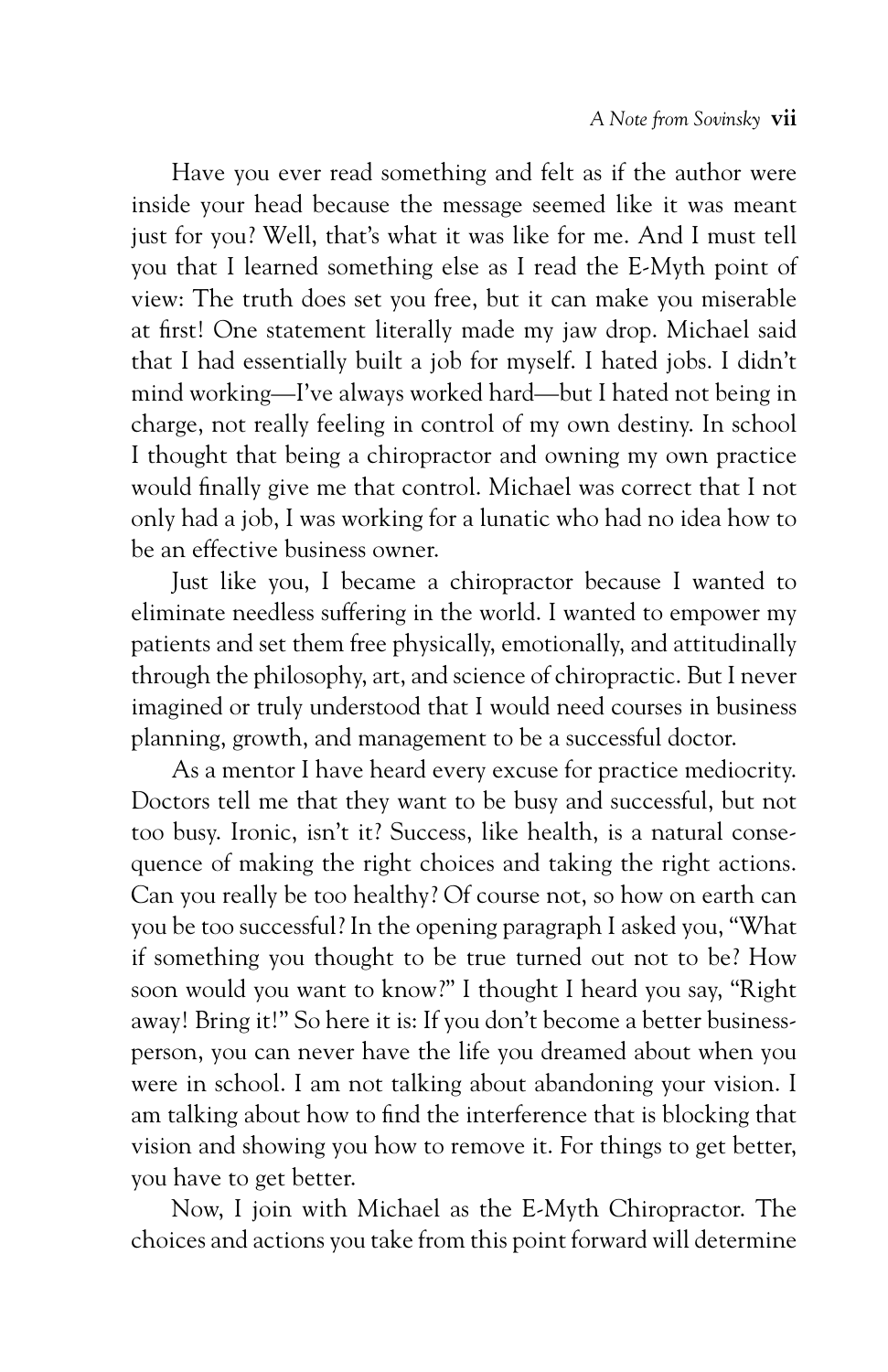your success or define your struggle. If you are ready to do something about your business, this book will show you how. If you fully engage and commit to these ideas, you can look forward to enough time and resources to live and achieve your dream.

> —Frank Sovinsky, DC Co-Founder and CEO DC Mentors Tahoe City, California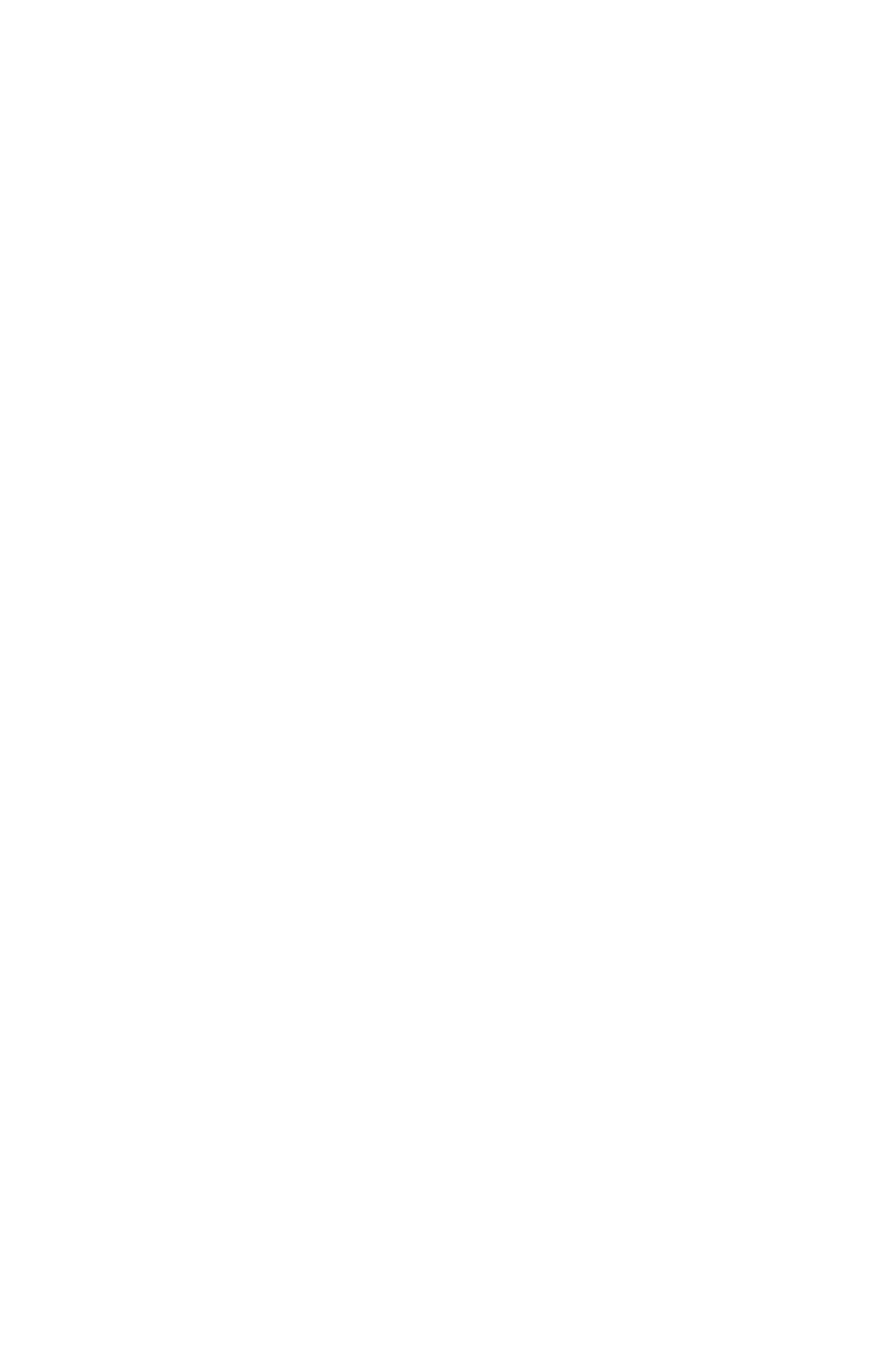$$
\begin{array}{c}\nC \text{ H } A \text{ P } T \text{ E } R \\
1\n\end{array}
$$

## **Michael E. Gerber The Story of Steve and Peggy**

*You leave home to seek your fortune and, when you get it, you go home and share it with your family.*

—Anita Baker

**E**very business is a family business. To ignore this truth is to  $\blacksquare$  court disaster.

This is true whether or not family members actually work in the business. Whatever their relationship with the business, every member of a chiropractor's family will be greatly affected by the decisions a chiropractor makes about the business. There's just no way around it.

Unfortunately, like most doctors, chiropractors tend to compartmentalize their lives. They view their practice as a profession—what they do—and therefore it's none of their family's business.

"This has nothing to do with you," says the chiropractor to his wife, with blind conviction. "I leave work at the office and family at home."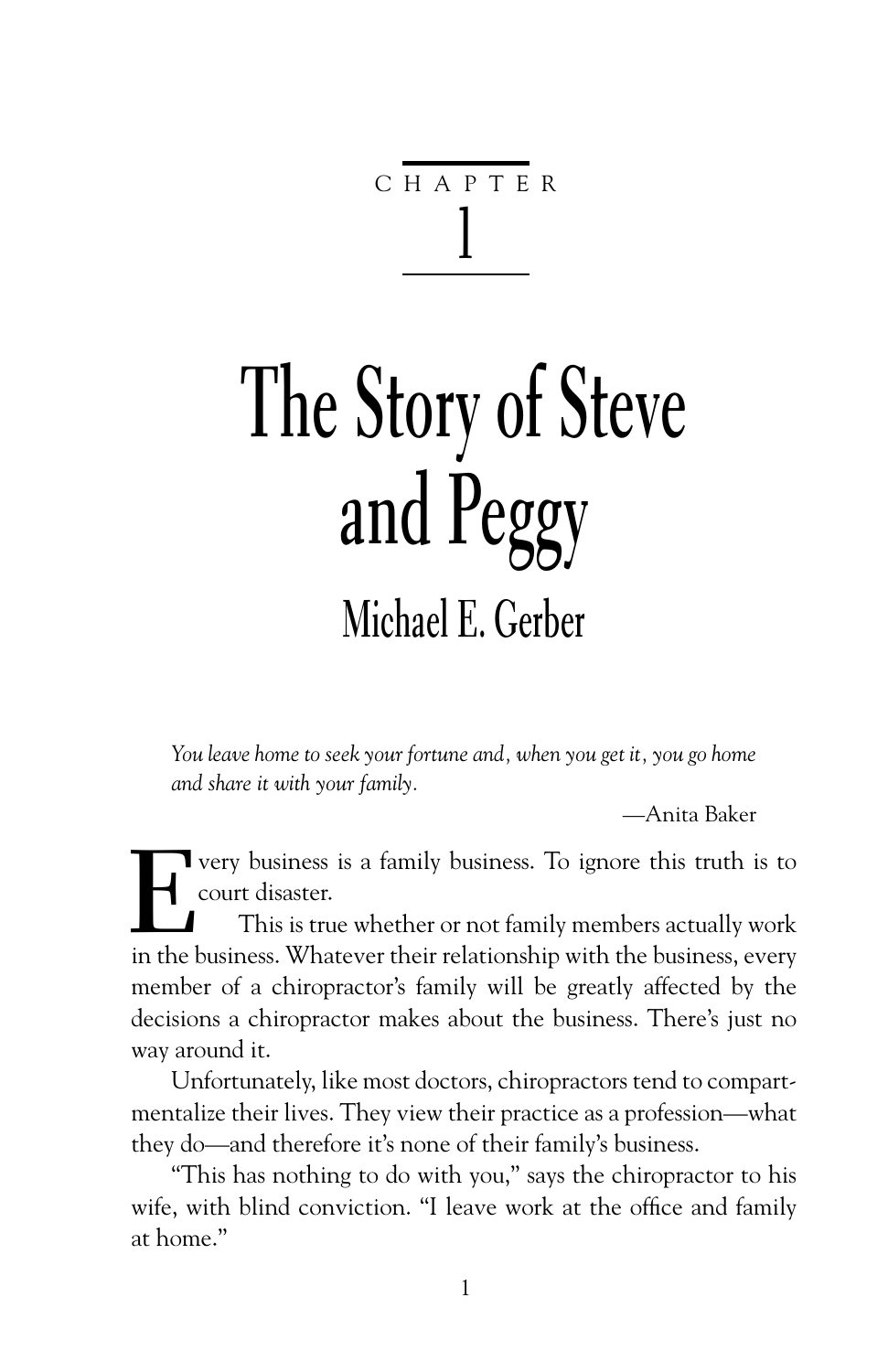And with equal conviction, I say, "Not true!"

In actuality, your family and chiropractic practice are inextricably linked to one another. What's happening in your practice is also happening at home. Consider the following and ask yourself if each is true:

- If you're angry at work, you're also angry at home.
- If you're out of control in your chiropractic practice, you're equally out of control at home.
- If you're having trouble with money in your practice, you're also having trouble with money at home.
- If you have communication problems in your practice, you're also having communication problems at home.
- If you don't trust in your practice, you don't trust at home.
- If you're secretive in your practice, you're equally secretive at home.

And you're paying a huge price for it!

The truth is that your practice and your family are one—and you're the link. Or you should be. Because if you try to keep your practice and your family apart, if your practice and your family are strangers, you will effectively create two separate worlds that can never wholeheartedly serve each other. Two worlds that split each other apart.

Let me tell you the story of Steve and Peggy Walsh.

The Walshes met in college. They were lab partners in organic chemistry, Steve a pre-chiropractic student and Peggy pre-nursing. When their lab discussions started to wander beyond spectroscopy and carboxylic acids and into their personal lives, they discovered they had a lot in common. By the end of the course, they weren't just talking in class; they were talking on the phone every night . . . and *not* about organic chemistry.

Steve thought Peggy was absolutely brilliant, and Peggy considered Steve the most passionate man she knew. It wasn't long before they were engaged and planning their future together. A week after graduation, they were married in a lovely garden ceremony in Peggy's childhood home.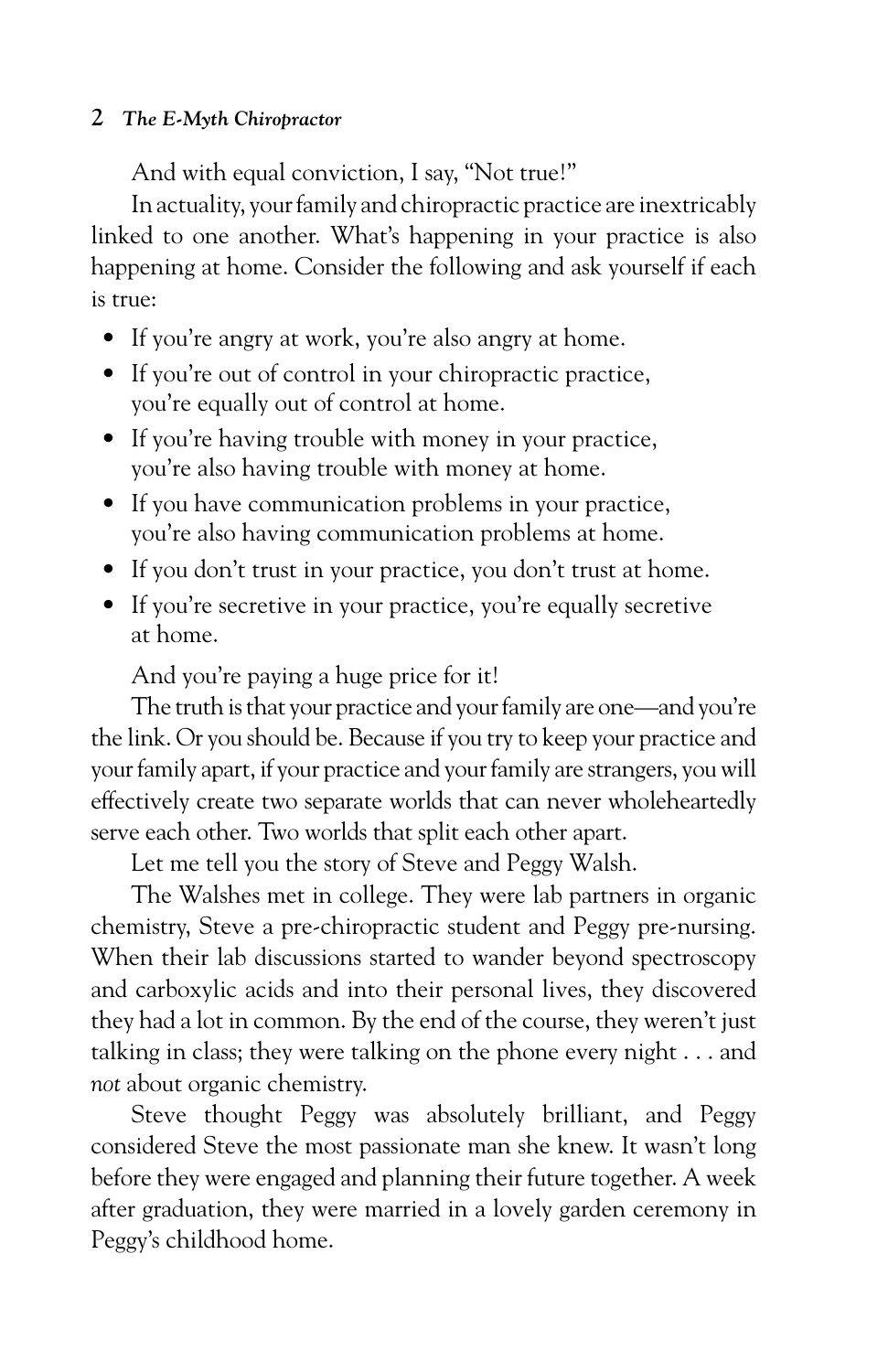While Steve studied at a prestigious college of chiropractic, Peggy entered a nursing program nearby. Over the next few years, the couple worked hard to keep their finances afloat. They worked long hours and studied constantly; they were often exhausted and struggled to make ends meet. But through it all, they were committed to what they were doing and to each other.

After passing his state boards, Steve became an associate doctor in a busy practice while Peggy began working in a large hospital nearby. Soon afterward, the couple had their first son, and Peggy decided to take some time off from the hospital to be with him. Those were good years. Steve and Peggy loved each other very much, were active members in their church, participated in community organizations, and spent quality time together. The Walshes considered themselves one of the most fortunate families they knew.

But work became troublesome. Steve grew increasingly frustrated with the way the practice was run. "I want to go into business for myself," he announced one night at the dinner table. "I want to start my own practice."

Steve and Peggy spent many nights talking about the move. Was it something they could afford? Did Steve really have the skills necessary to make a chiropractic practice a success? Were there enough patients to go around? What impact would such a move have on Peggy's career at the local hospital, their lifestyle, their son, their relationship? They asked all the questions they thought they needed to answer before Steve went into business for himself … but they never really drew up a concrete plan.

Finally, tired of talking and confident that he could handle whatever he might face, Steve committed to starting his own chiropractic practice. Because she loved and supported him, Peggy agreed, offering her own commitment to help in any way she could. So Steve quit his job, took out a second mortgage on their home, and leased a small office nearby.

In the beginning, things went well. A building boom had hit the town, and new families were pouring into the area. Steve had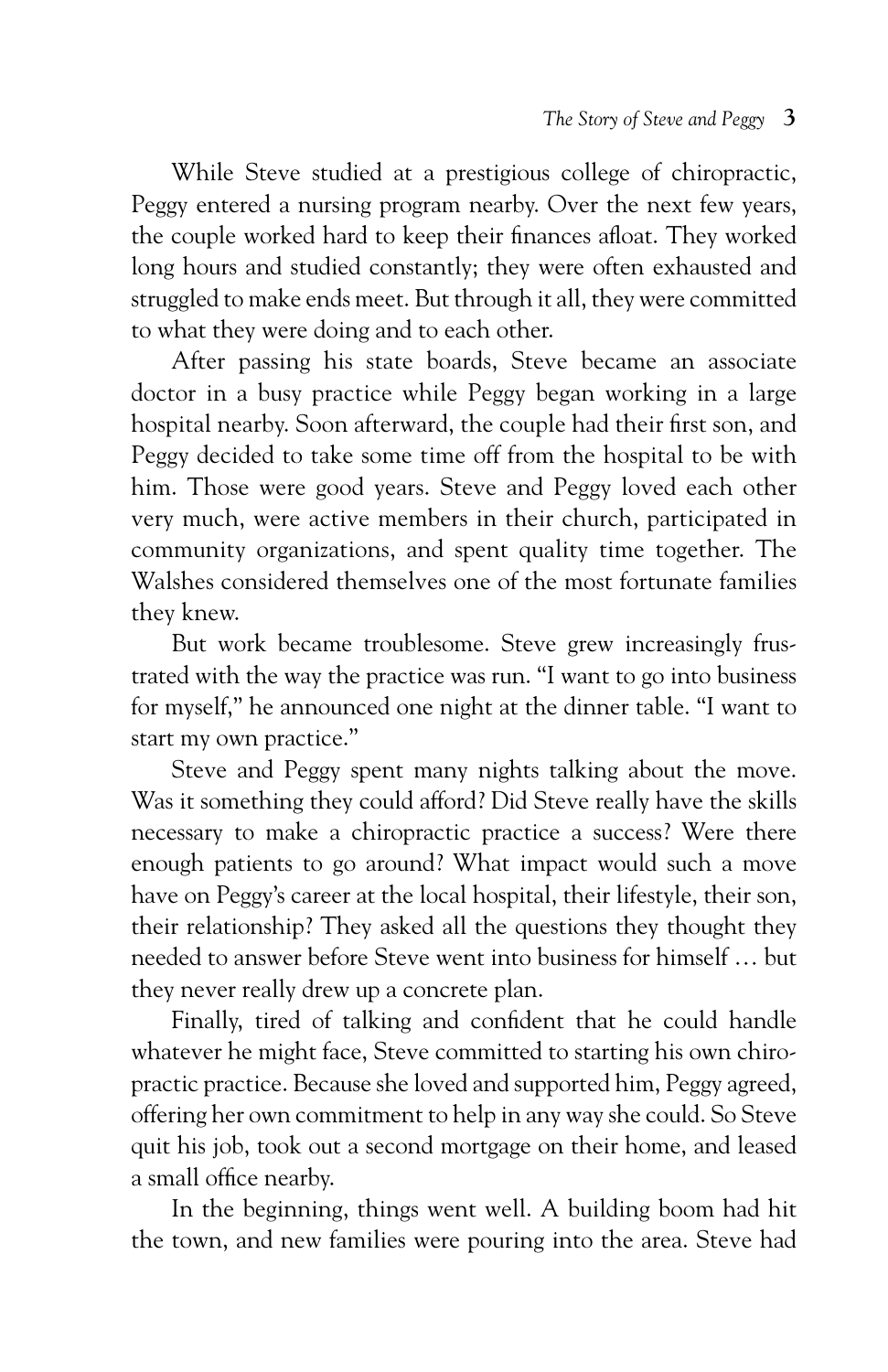no trouble getting new patients. His practice expanded, quickly outgrowing his office.

Within a year, Steve had employed an office manager, Clarissa, to run the front desk and handle the administrative side of the business. He also hired a bookkeeper, Tim, to handle the finances. Steve was ecstatic with the progress his young practice had made. He celebrated by taking his wife and son on vacation to Italy.

Of course, managing a business was more complicated and timeconsuming than working for someone else. Steve not only supervised all the jobs Clarissa and Tim did, but also was continually looking for work to keep everyone busy. When he wasn't scanning journals of chiropractic to stay abreast of what was going on in the field or fulfilling continuing-education requirements to stay current on the standards of care, he was going to the bank, wading through patient paperwork, or speaking with insurance companies (which usually degenerated into *arguing* with insurance companies). He also found himself spending more and more time on the telephone dealing with patient complaints and nurturing relationships.

As the months went by and more and more patients came through the door, Steve had to spend even more time just trying to keep his head above water.

By the end of its second year, the practice, now employing two full-time and two part-time people, had moved to a larger office downtown. The demands on Steve's time had grown with the practice.

He began leaving home earlier in the morning and returning later at night. He drank more. He rarely saw his son anymore. For the most part, Steve was resigned to the problem. He saw the hard work as essential to building the "sweat equity" he had long heard about.

Money was also becoming a problem for Steve. Although the practice was growing like crazy, money always seemed scarce when it was really needed. He had discovered that insurance companies were often slow to pay, and when they did, they cut his fee.

When Steve had worked for somebody else, he had been paid twice a month. In his own practice, he often had to wait—sometimes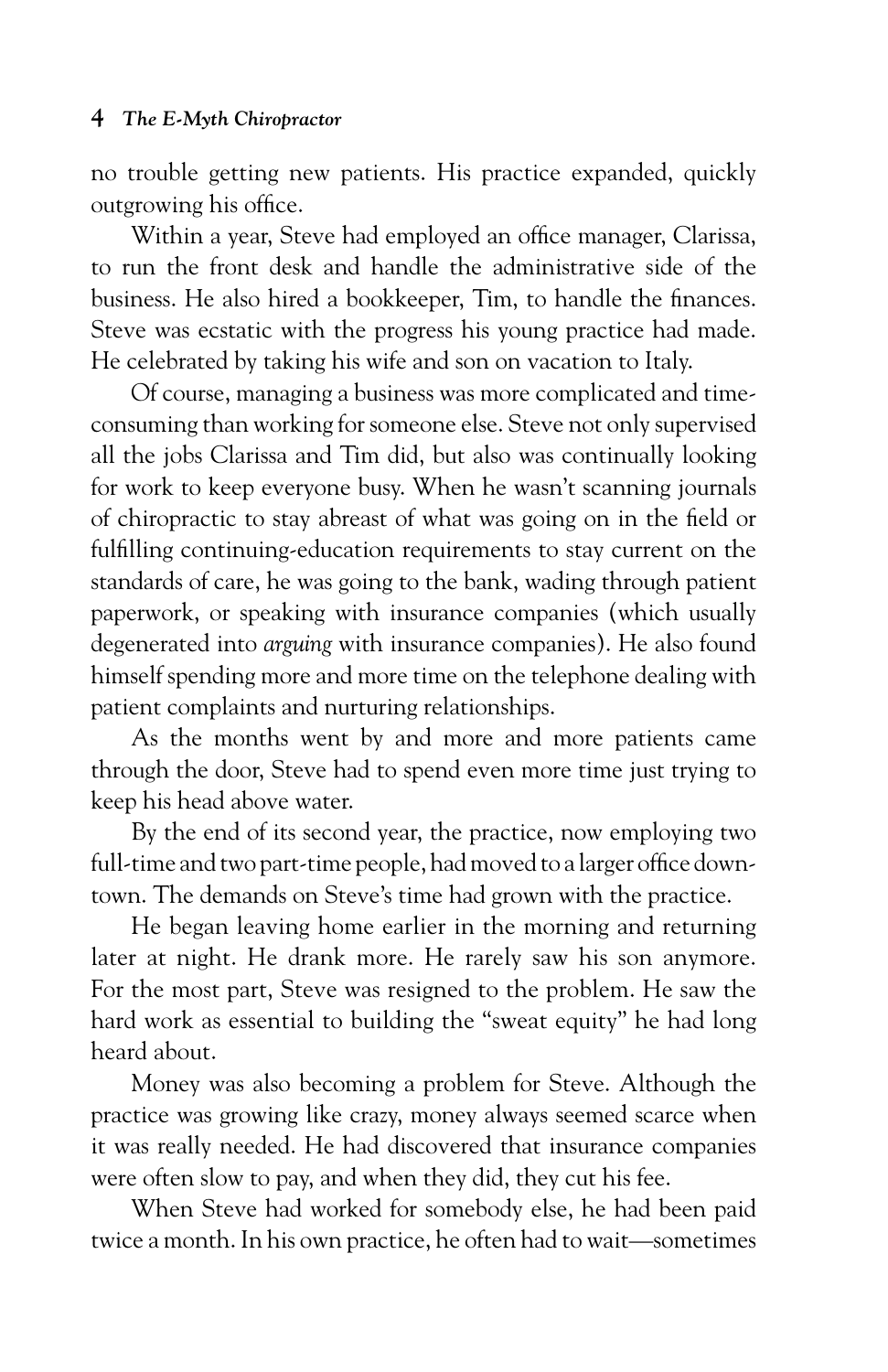for months. He was still owed money on billings he had completed more than ninety days before.

When he complained to late-paying insurers, it fell on deaf ears. They would shrug, smile, and promise to do their best to review the claims, adding, "But your care plan does not meet medical necessity according to our guidelines." Of course, no matter how slowly Steve got paid, he still had to pay *his* people. This became a relentless problem. Steve often felt like a juggler dancing on a tightrope. A fire burned in his stomach day and night.

To make matters worse, Steve began to feel that Peggy was insensitive to his troubles. Not that he often talked to his wife about the practice. "Business is business" was Steve's mantra. "It's my responsibility to handle things at the office and Peggy's responsibility to take care of her own job and the family."

Peggy was working late hours at the hospital, and they'd brought in a nanny to help with their son. Steve couldn't help but notice that his wife seemed resentful, and her apparent lack of understanding baffled him. Didn't she see that he had a practice to take care of? That he was doing it all for his family? Apparently not.

As time went on, Steve became even more consumed and frustrated by his practice. When he went off on his own, he remembered saying, "I don't like people telling me what to do." But people were still telling him what to do. On one particularly frustrating morning, his office had to get an insurance authorization for a \$57 cervical X-ray. It required a long-distance call and twenty-five minutes on hold. Steve was furious.

Not surprisingly, Peggy grew more frustrated by her husband's lack of communication. She cut back on her own hours at the hospital to focus on their family, but her husband still never seemed to be around. Their relationship grew tense and strained. The rare moments they *were* together were more often than not peppered by long silences—a far cry from the heartfelt conversations that had characterized their relationship's early days, when they'd talk into the wee hours of the morning.

Meanwhile, Tim, the bookkeeper, was also becoming a problem for Steve. Tim never seemed to have the financial information Steve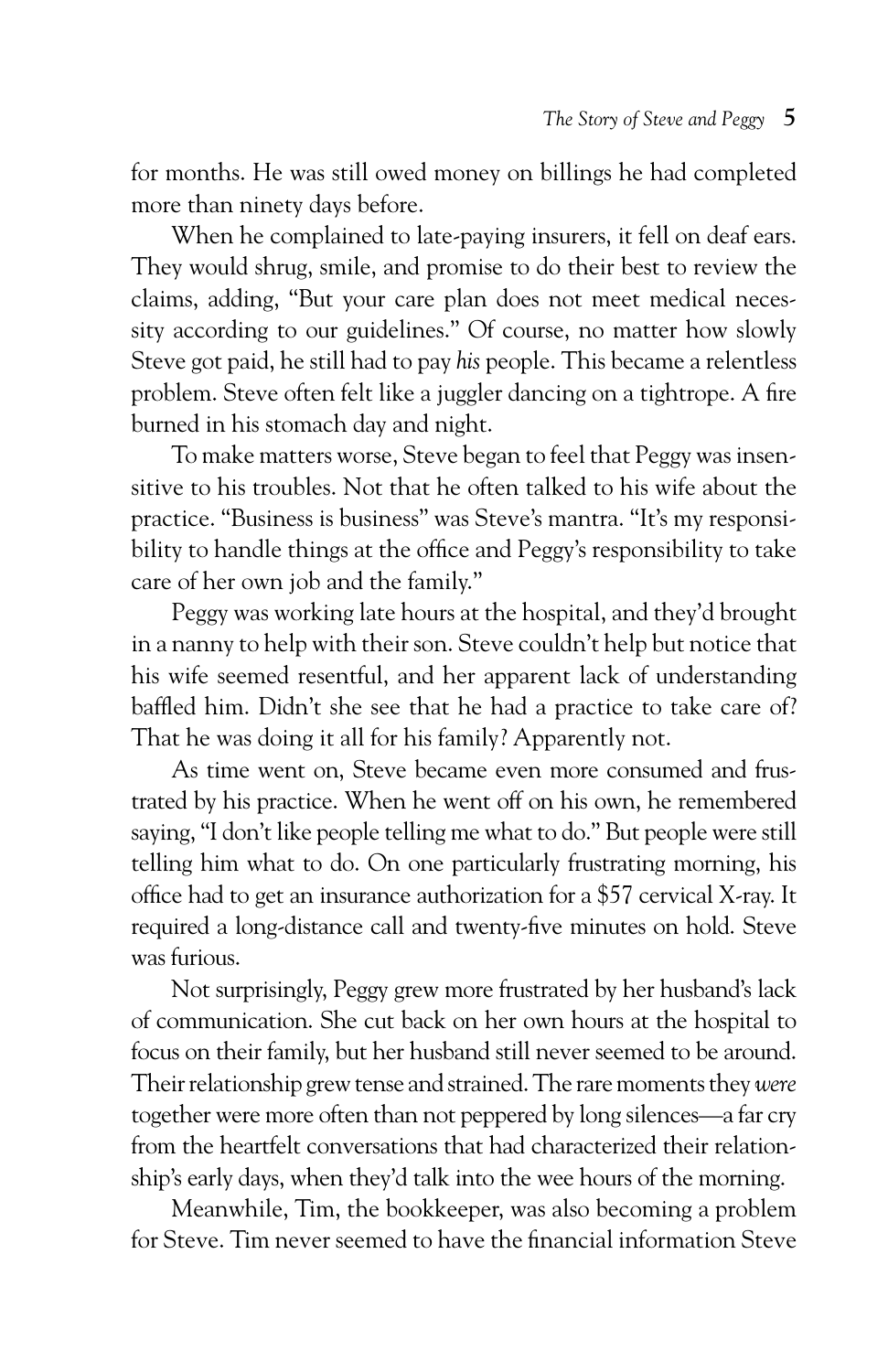needed to make decisions about payroll, patient billing, and general operating expenses, let alone how much money was available for Steve and Peggy's living expenses.

When questioned, Tim would shift his gaze to his feet and say, "Listen, Steve, I've got a lot more to do around here than you can imagine. It'll take a little more time. Just don't press me, okay?"

Overwhelmed by his own work, Steve usually backed off. The last thing Steve wanted was to upset Tim and have to do the books himself. He could also empathize with what Tim was going through, given the practice's growth over the past year.

Late at night in his office, Steve would sometimes recall his first years out of school. He missed the simple life he and his family had shared. Then, as quickly as the thoughts came, they would vanish. He had work to do and no time for daydreaming. "Having my own practice is a great thing," he would remind himself. "I simply have to apply myself, as I did in school, and get on with the job. I have to work as hard as I always have when something needed to get done."

Steve began to live most of his life inside his head. He began to distrust his people. They never seemed to work hard enough or to care about his practice as much as he did. If he wanted to go get something done, he usually had to do it himself.

Then one day, the office manager, Clarissa, quit in a huff, frustrated by the amount of work that her boss was demanding of her. Steve was left with a desk full of papers and a telephone that wouldn't stop ringing.

Clueless about the work Clarissa had done, Steve was overwhelmed by having to pick up the pieces of a job he didn't understand. His world turned upside down. He felt like a stranger in his own practice.

Why had he been such a fool? Why hadn't he taken the time to learn what Clarissa did in the office? Why had he waited until now?

Ever the trouper, Steve plowed into Clarissa's job with everything he could muster. What he found shocked him. Clarissa's work space was a disaster area! Her desk drawers were a jumble of papers,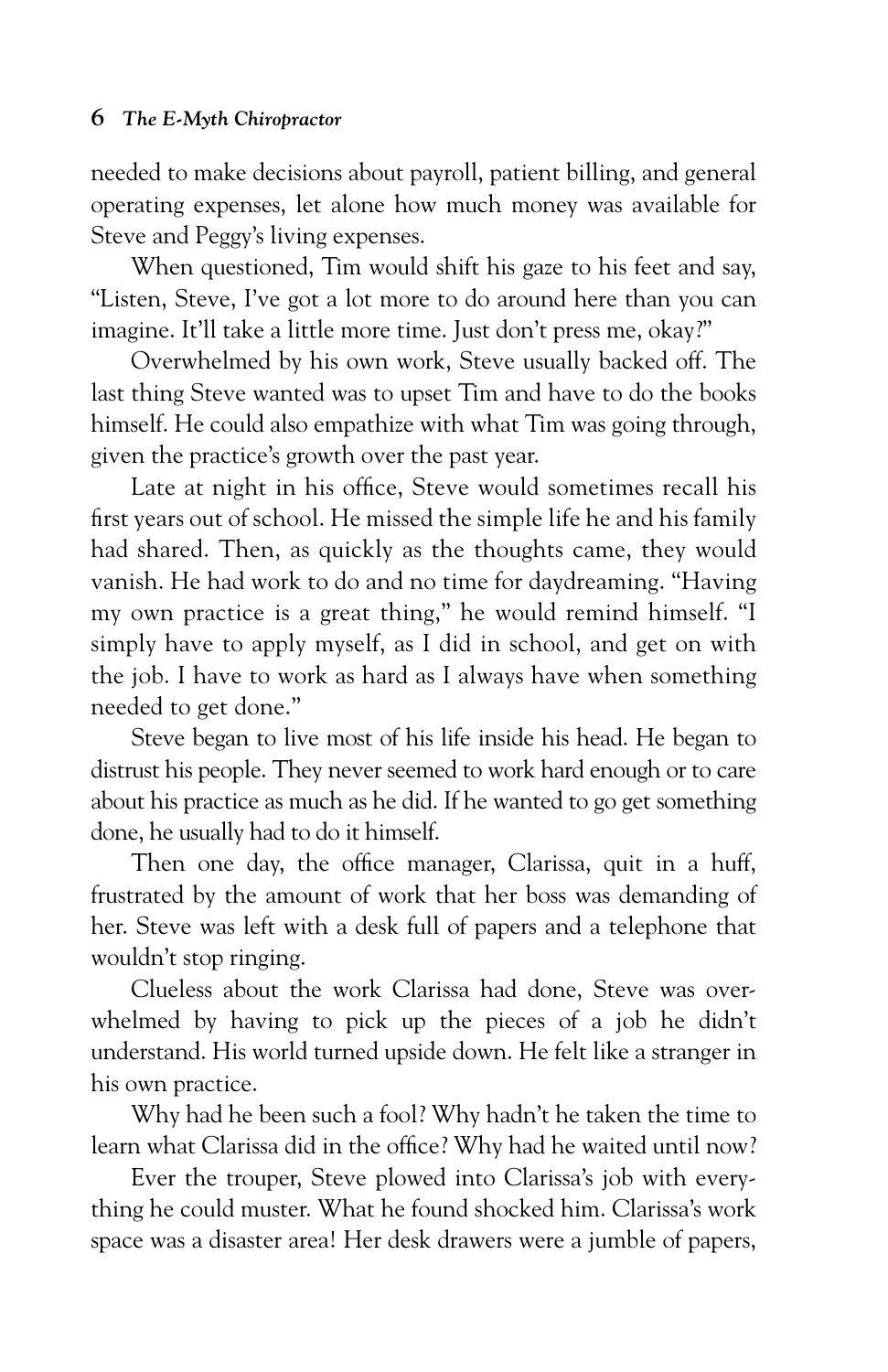coins, pens, pencils, rubber bands, envelopes, business cards, fee slips, eye drops, and candy.

"What was she thinking?" Steve raged.

When he got home that night, even later than usual, he got into a shouting match with Peggy. He settled it by storming out of the house to get a drink. Didn't anybody understand him? Didn't anybody care what he was going through?

He returned home only when he was sure Peggy was asleep. He slept on the couch and left early in the morning, before anyone was awake. He was in no mood for questions or arguments.

When Steve got to his office the next morning, he immediately headed for the therapy room—maybe the cold laser could get rid of his throbbing headache.

What lessons can we draw from Steve and Peggy's story? I've said it once and I'll say it again: *Every business is a family business.* Your business profoundly touches all members of your family, even if they never set foot inside your office. Every business either gives to the family or takes from the family, just as individual family members do.

If the business takes more than it gives, the family is always the first to pay the price.

In order for Steve to free himself from the prison he created, he would first have to admit his vulnerability. He would have to confess to himself and his family that he really didn't know enough about his own practice and how to grow it.

Steve tried to do it all himself. Had he succeeded, had the practice supported his family in the style he imagined, he would have burst with pride. Instead, Steve unwittingly isolated himself, thereby achieving the exact opposite of what he sought.

He destroyed his life—and his family's life along with it.

Repeat after me: *Every business is a family business.*

Are you like Steve? I believe that all chiropractors share a common soul with him. You must learn that a business is only a business. It is not your life. But it is also true that your business can have a profoundly negative impact on your life unless you learn how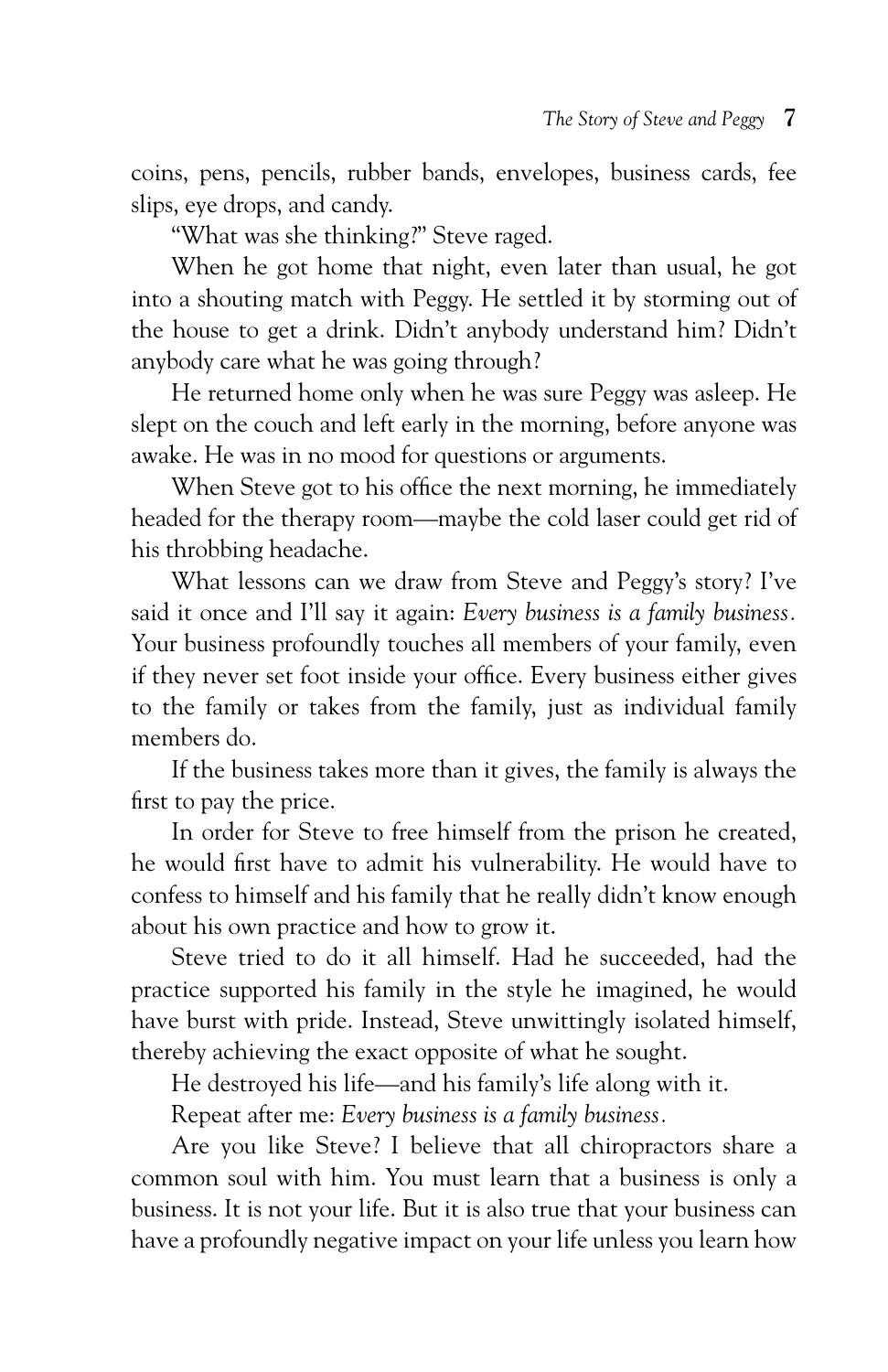to do it differently than most chiropractors do it—and definitely differently than Steve did it.

Steve's chiropractic practice could have served his and his family's life. But for that to happen, he would have had to learn how to master his practice in a way that was completely foreign to him.

Instead, Steve's practice consumed him. Because he lacked a true understanding of the essential strategic thinking that would have allowed him to create something unique, Steve and his family were doomed from day one.

This book contains the secrets that Steve should have known. If you follow in Steve's footsteps, prepare to have your life and business fall apart. But if you apply the principles we'll discuss here, you can avoid a similar fate.

Let's start with the subject of *money.* But, before we do, let's read the chiropractor's view about the story I just told you. Let's talk about how it's your story to write by Dr. Frank.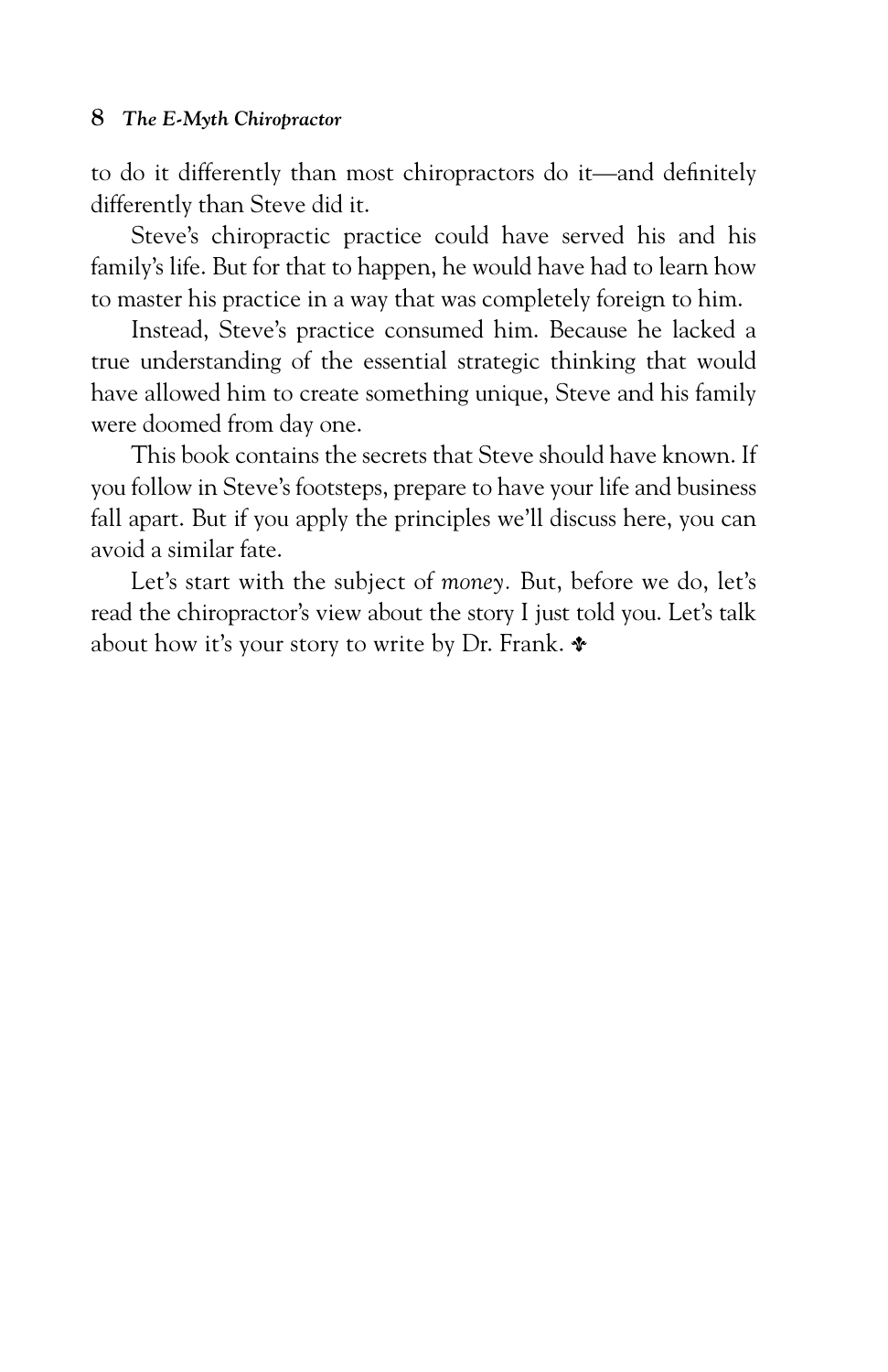$$
\begin{array}{c}\n C \ \overline{\text{H A P T E}} \\
 \text{R} \\
 \text{L}\n \end{array}
$$

## **It's Your Story to Write**

### **Dr. Frank Sovinsky**

*Whether we like it or not, our lives will leave a mark on the universe. Each person's birth makes ripples that expand in our social environments: parents, siblings, relatives, and friends are affected by us, and as we grow up our actions leave a myriad of consequences, some intended, most not.*

—Mihaly Csikszentmihalyi

Take a moment to step back from the routines of your<br>practice and the rituals of your life. Take a deep breath.<br>I urge you to quiet the chattering monkeys in your head<br>heavyes they are determined to district you from the r practice and the rituals of your life. Take a deep breath. I urge you to quiet the chattering monkeys in your head because they are determined to distract you from the real work we are doing together. If you are thinking about your day or stuck on something from last week, you might miss the point of this chapter, and your story is too important to miss. So take another breath or two. It is in this moment that the right questions are born and the "right for you" answers wait. Are you ready? Good, let's begin.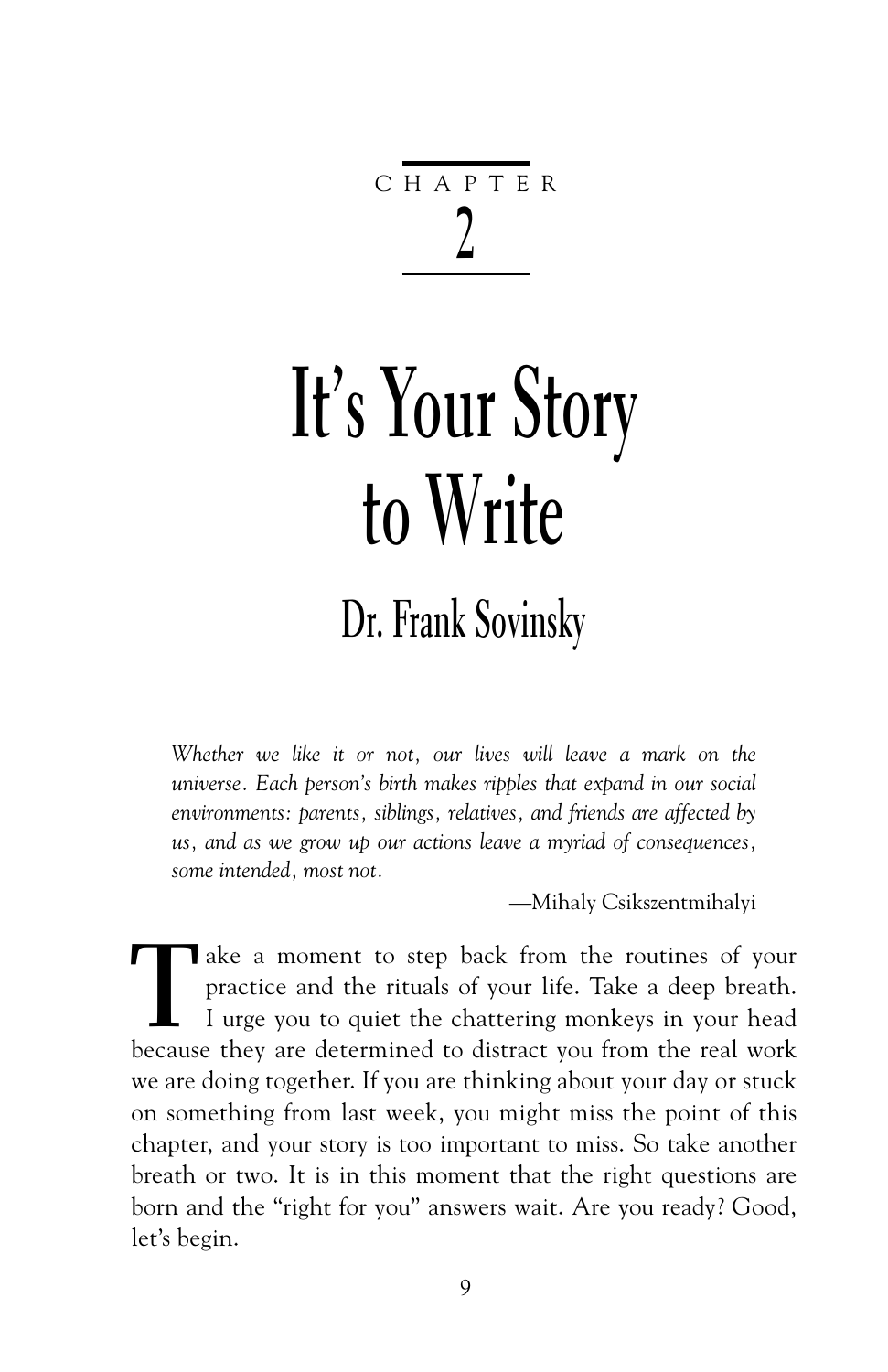When I look at your life as a chiropractor, I am filled with a sense of awe. I mean, you change the lives of so many people! When you entered this profession, you had a plethora of things you wanted to fix in the world, things you wanted to do, to have, and to become. Yet Michael and I want to know: to what scale do you want to impact the world?

Your pursuit of happiness has led you to this path of service called chiropractic practice. And it is on this path of service that you will fulfill your destiny. Yet this path has exposed, or will expose, an important truth. If you are going to make a difference and contribute to change in the world, then you must see your practice as an entrepreneur sees his or hers. You need to think like an entrepreneur thinks, ask the deeper questions that an entrepreneur asks, and you need to behave like an entrepreneur behaves.

You are reading this book because you know that choices shape your chances for success. The more you learn, the more perspectives you hear, the closer you come to closing the gap between where your practice is now and where you want it to be. You might be right on the edge of explosive growth and all it will take is one more push. You might be in a bit of a rut and have lost that loving feeling. Or you might be somewhere in between. You are here for the right reason—yours.

In chiropractic college I was obsessed with opening my own practice. All I could think about was getting through the academic gauntlet and on with real life. I just wanted to open those doors and let the people come in. Other classmates chose associateships, hoping to get real-world clinical and business experience, but that wasn't for me. Many still take that approach, and we will talk about that later because it is so important.

In E-Myth terms, the technician personality in me just wanted to adjust spines, change lives, and forget the rest. I told myself that a caring doctor should not get bogged down by the details of managing, marketing, and money. I just wanted to do what I wanted to do and never considered that my practice had needs, too.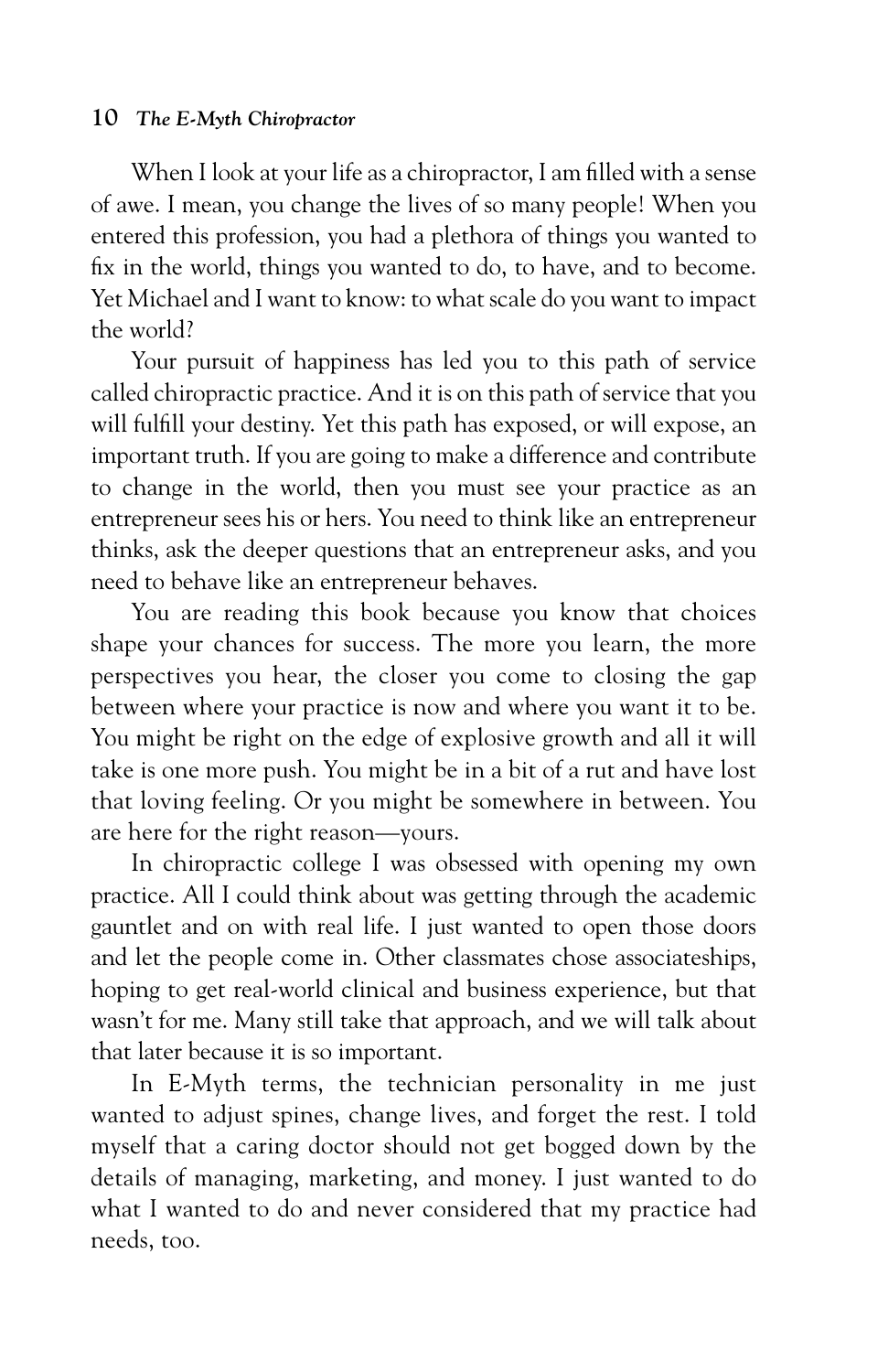When Michael wrote about management by abdication, not delegation, it got my attention. He said that I had hired people to do the work that I didn't know how to or care to do. How did he know? He wasn't a doctor. For a brief moment I actually thought that he had interviewed my wife, Cathy, and that she had told him about how I was running the family business straight into the ground. How else could he have known?

#### **Why It Matters**

You are, at this very moment, a vital part of a profession with an unprecedented vision. We are, by most standards, a young profession. The adjustment that was delivered by D.D. Palmer in 1895 has now been heard around the world thanks to our courageous and passionate predecessors. Today, many people in this profession work tirelessly to guarantee your right to practice and the right for patients to seek our help. But none of that matters if your practice doesn't work. Without your success, your story will never be told.

No one profession has all the answers, yet what you do matters to your patients. There are hundreds of thousands of people who suffer needlessly and will continue a life of drudgery and hopelessness unless you get busy doing what needs to be done, changing what needs to change, and taking action today, not tomorrow.

If you sense urgency in my voice, you are right. I have conducted surveys among chiropractic audiences and clients for the past decade. The question I pose is this: "Knowing what you know, would you suggest chiropractic as a career choice?"

I am saddened to tell you that 30 percent tell me, "No!" That really bothers me. It's not that I don't know why they respond this way or how to fix it. We will cover all of that in this book. It just saddens me that a passionate new doctor can become burned out after only five years or less in practice and that too many seasoned chiropractors have lost their zeal for this profession. It doesn't have to be this way.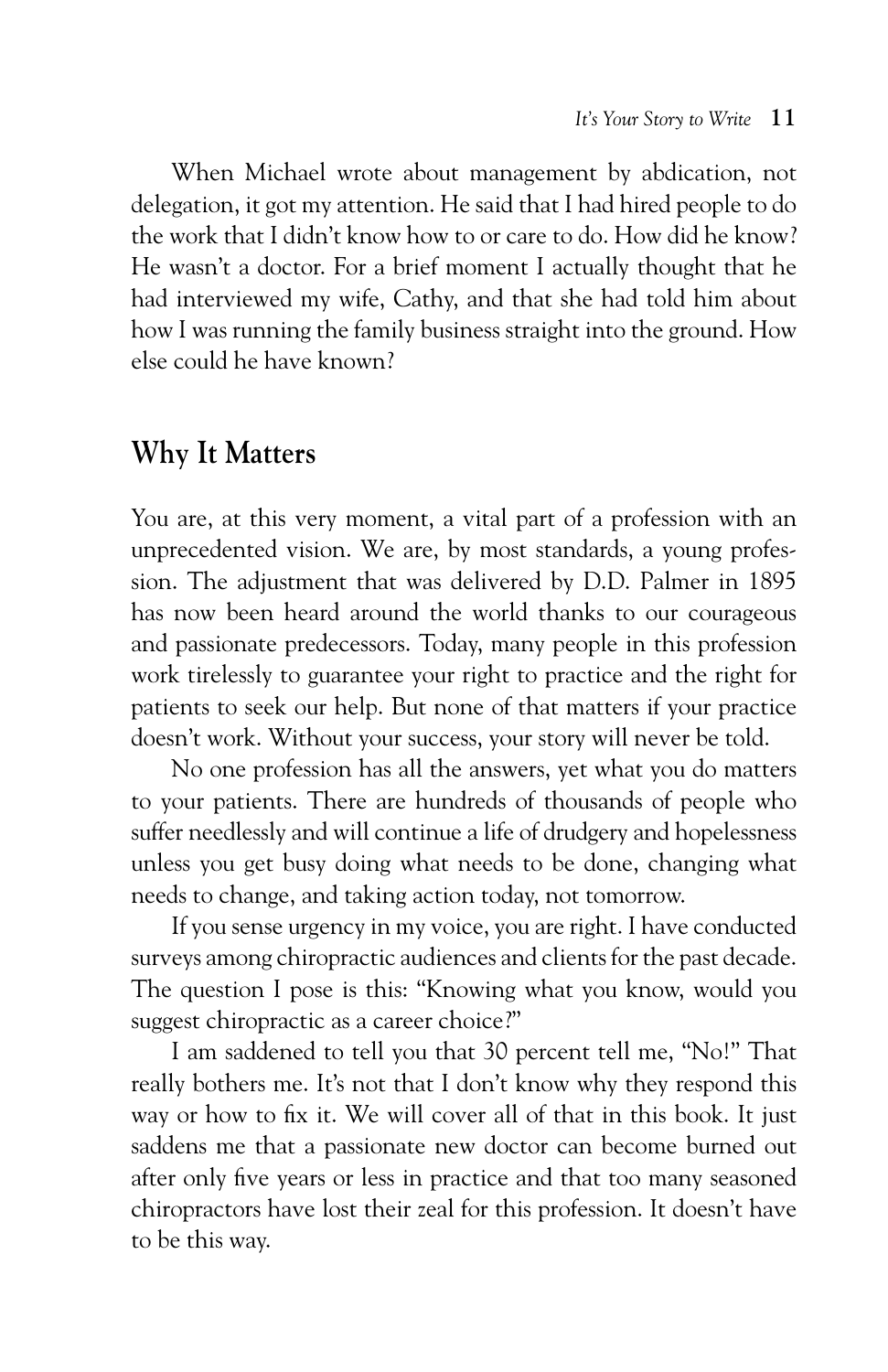If I just described you, this book is hope with a plan. If you are in the other 70 percent and would go back to school and do it all over again, then this book is preventive care.

#### **Mirror, Mirror on the Wall**

You have three relationships that shape your personal and professional life: the relationship you have with yourself, the relationships you have with others, and the relationship you have with your practice. Make no mistake about it, all of these relationships are interdependent, and the thing they all have in common is you.

You can assuage the pain of practice mediocrity through selfdeception, and you can even ignore many of your relationship problems. Yet your practice is a measurable, palpable accounting of your inner journey, your leadership competence, and your work ethic.

Take another breath. We have more of your story to tell. Now think about the very moment when you were called to the stage to receive your diploma. Remember? How did you feel? Who was there with you? How did that moment make them feel? I know that on some level you understand that your actions and your emotions leave their marks on everyone around you. Michael just had us repeat with him, "Every business is a family business." Do you see how profound a perspective that is?

Your passion, your career aspirations, and your reaction to the wins and challenges you face in business have a ripple effect on those in your circle and beyond.

Now let's look at this same idea from a business perspective. Did you know that as a business owner you have stakeholders who have a vested financial, emotional, and, on some level, a spiritual connection to your success? It's easy to see that your spouse and children are inextricably tethered to your results, but what about your staff and their families and your patients?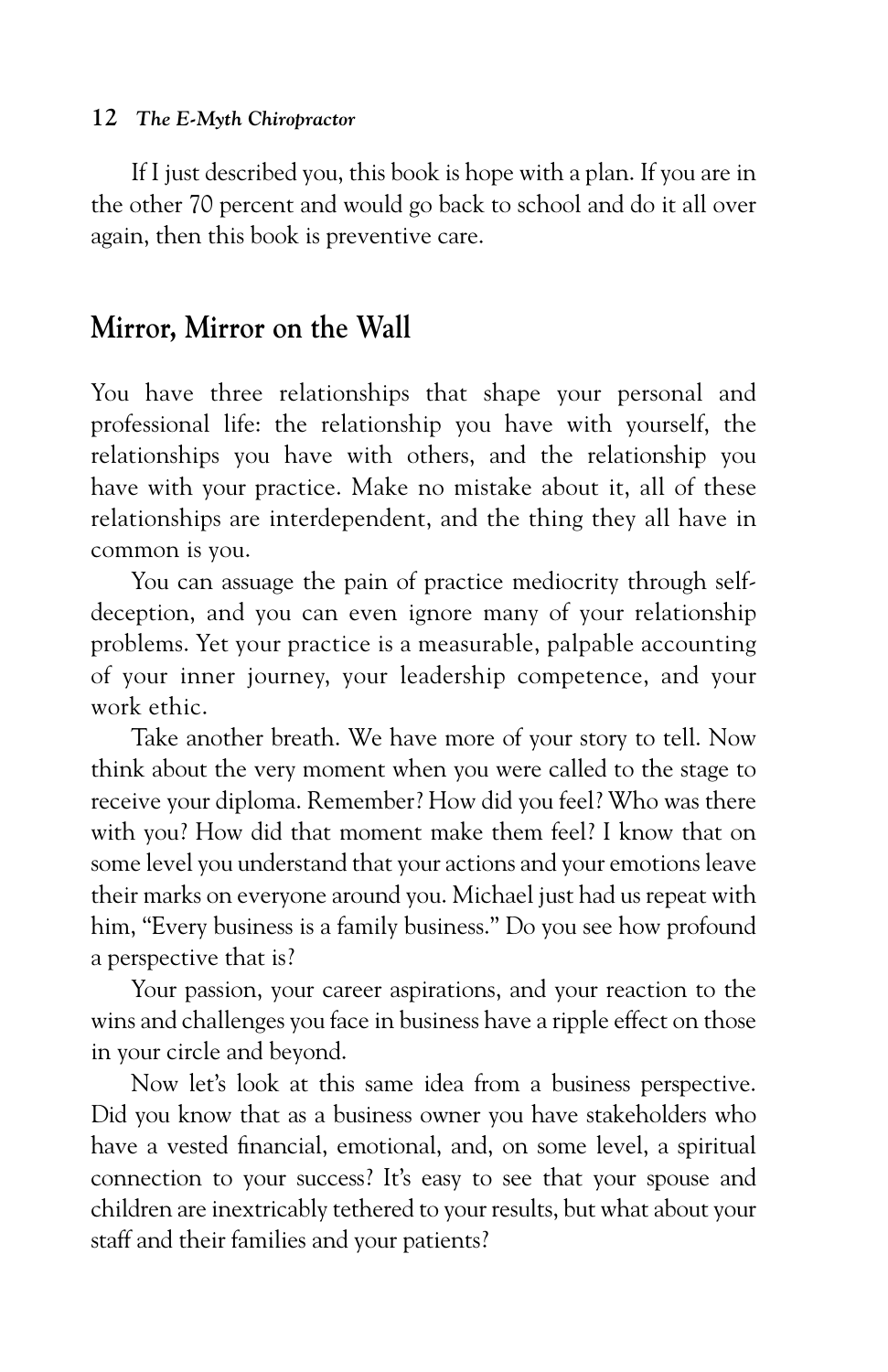Your staff is enrolled and emotionally involved because your practice fulfills them as human beings. The people who work alongside you want to grow and thrive, and they want economic certainty. They want to know if "their practice" will be around five years from today, even if you are not.

Your patients want to know if "their practice" will be there, ready to respond when they need it to, not just when you are in the mood. They want to know if "their practice" will be around five years from today.

What about the other stakeholders, like the banker who believed in your business plan and loaned you the money to start your practice? What about the vendors you buy from, the other businesses in your community, and, yes, even the coaches you hire?

You see, what you do has meaning to others. It affects them. This practice is not about you. Do you realize that? I bet you do. This is not a rhetorical exercise. I just want to be certain that you start this process of working on your business with the right attitude.

#### **Practice Is a Full-Contact Game**

The people you work for are those you leave behind each morning as you head out to your practice. Is the person who leaves the same person who comes home? While your intellect may try to compartmentalize your life, you do not live in emotional isolation. As Daniel Goleman pointed out in his pivotal research, your emotional intelligence is even more important than your IQ. And the first step to developing emotional acumen is to recognize that your moods and emotions affect others.

I'll bet you have had this experience or, as in my case, all of the following in the same day.

You get to the office and return a call to your accountant. She says, "The good news is that you made more money last quarter. The bad news is that we did not account for that growth, so you owe an extra \$17,000. Can you get a check to me today?"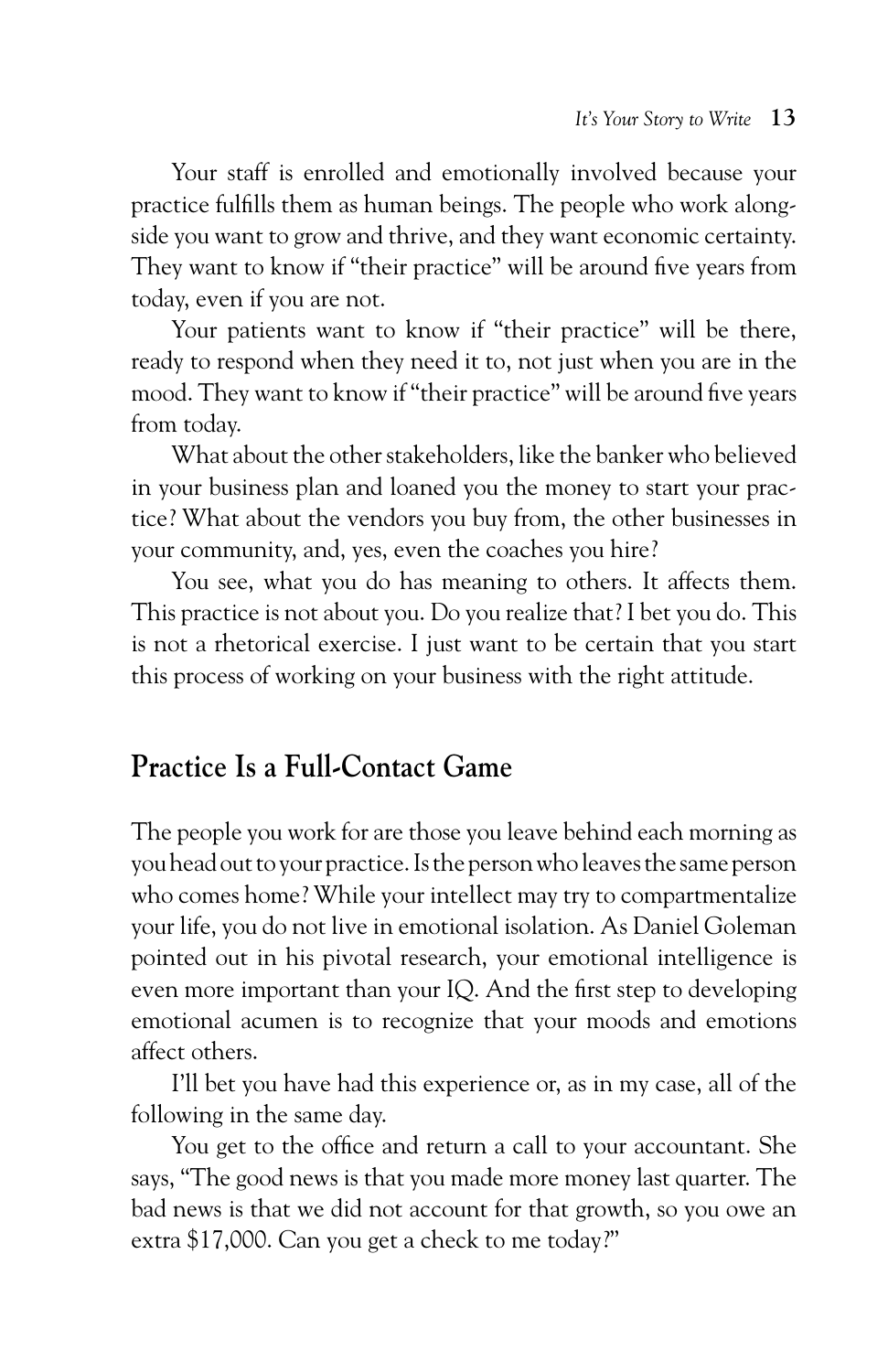You walk out to the reception area. Your front desk person is late yet again, and you start to answer the phones while patients are arriving. Then you notice that the X-rays you need for yesterday's new patient's report of findings are nowhere to be seen. Your assistant finally shows up, and you get through the morning.

When you come back from lunch, you see that five people have canceled their appointments and two of them have asked for their records to be sent to another chiropractor.

The afternoon is busy. Things are looking up. Then your staff hands you a note letting you know that six people are waiting, and one of them has been there for more than thirty minutes and is not a happy camper. You have a headache. You even try to adjust yourself but can't quite get it to go, so, having made it through the day, you head for home.

Life happens, yet everything in this story is iatrogenic. You heard me, doctor-induced.

Now back to the myth of home and work separation. The message is clear. Wherever you go, there you are. Those who are close to you know you. They feel your pain and can see the frustration in your eyes. Burying emotions takes energy and puts up a wall between you and those you care about. Be open and honest with your feelings, but don't whine. Look for solutions, not sympathy.

I suggest that you download an "app" that prepares you for the office-home interface. Here are a couple of tips that I suggest to my clients. After office hours, clear your head and your emotional state so that you are prepared for the most important work you do: building strong, vibrant relationships with family and friends.

During the commute home listen to music or audiobooks, or just listen to the highway as your tires dance along the grooves. Sing songs like you do in the shower. What the heck, you are a rock star in your head, aren't you? Just be careful not to play your air guitar while driving!

As you reach for the door, pretend you are picking up your spouse for a date. Ask how his or her day went and listen! See your spouse! Let your kids crawl on you, and let them talk about their wild